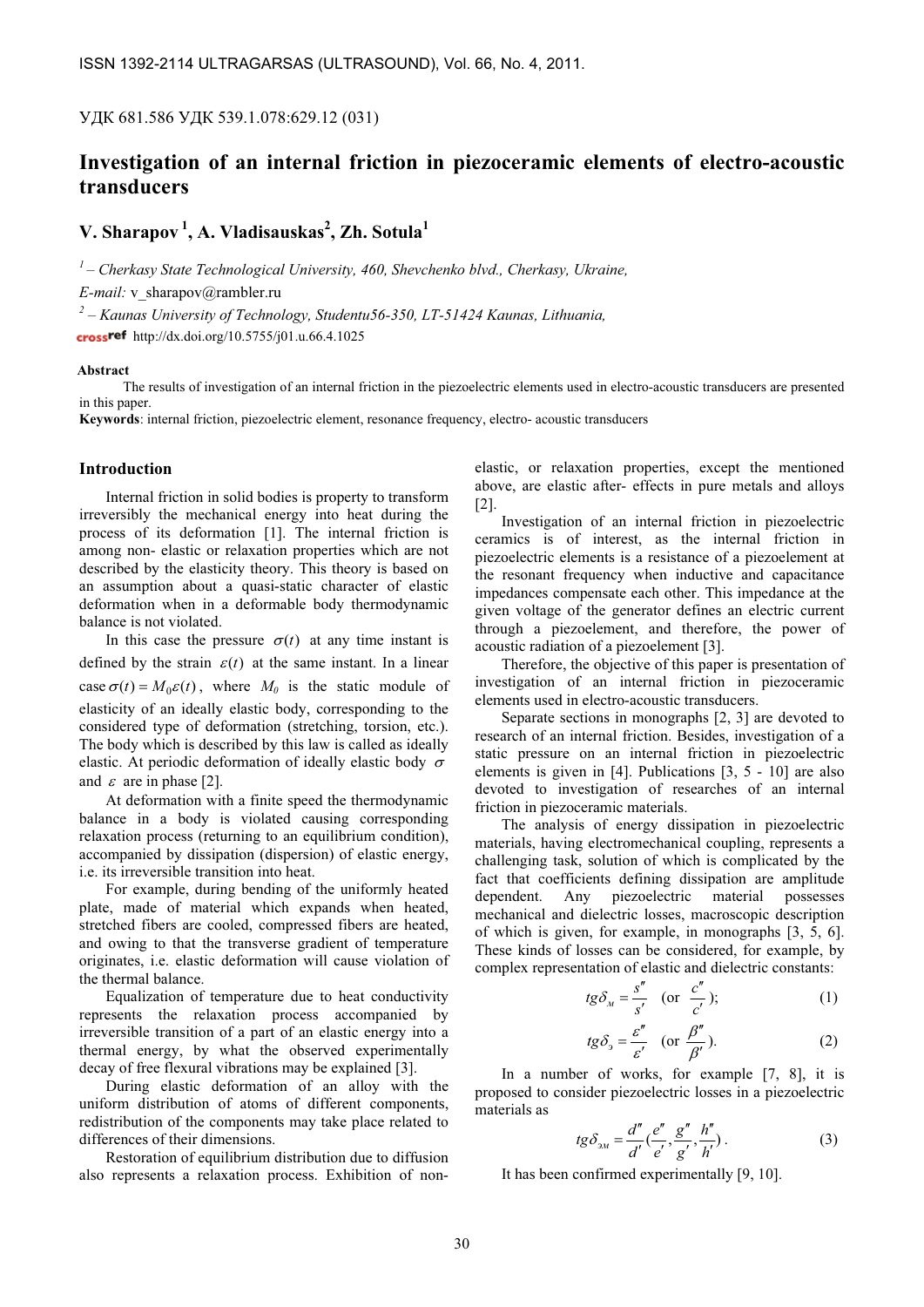According to [6], there are three types of a friction:

- constant or Coulomb;+
- liquid;
- solid body.

The coulomb friction is proportional to the mass of a moving element and does not depend on a movement speed. This type of a friction practically is absent in simple oscillatory systems and does not represent interest in a considered case.

Liquid friction is a classical kind of an internal friction when resistance is constant, and the resistance force of is proportional to the speed. This kind of losses in the given work is not considered.

The friction of a solid body is characteristic for elastic deformations of solid bodies and represents the greatest interest in our case.

Experience shows that a mechanical energy in heat is transformed due to compliance. A quality factor of a compliance element depends only on properties of a material. It is given by [3, 12, 13]:

$$
Q_T = \frac{1}{\omega K R},\tag{4}
$$

where  $\omega$  is the angular frequency, R is the resistance describing losses.

Though in general the quality factor  $Q_T$  depends on the frequency  $\omega$ , it is experimentally established, that for the majority of solid bodies  $Q_T$  in an audible range of frequencies it is approximately constant. Therefore in the case of the solid body friction the quality factor  $Q_T$  may be assumed as a material constant Then resistance of losses in inverse proportion to the frequency:<br> $R = 1/(\omega K Q_T)$ .

$$
R=1/(\omega K Q_T).
$$

At the constant  $Q_T$  the mechanical impedance may presented as

$$
Z = R + j\omega M + \frac{1}{j\omega K} = R(1 + jQ_T v'),
$$
 (5)

where  $v' = (\omega / \omega_0)v$ .

During modeling piezoceramic resonators are usually represented by an equivalent electromechanical lumped circuit in which it is assumed R=const, what corresponds to the case of a liquid friction, or in a general case of a mechanical system - to the external friction proportional to the movement speed.

In case of free vibrations of a piezoelectric resonator the mechanical losses represented by such circuit correspond to the friction of a solid body. Therefore resistance of mechanical losses  $R$  is frequency-is dependent.

As the internal friction is defined by deformation of elements of a compliance, in the equation  $M \frac{dv}{dt} + Rv + \frac{1}{K} \xi = F$  it is expedient to unite resistance of losses and a compliance, considering, that for a harmonic

excitation  $d\xi/dt = j\omega\xi$ 

$$
M\frac{d^{2\xi}}{dt^2} + \Lambda \xi = F\,,\tag{6}
$$

where  $\Lambda = (1/K)(1 + j\omega KR) = \Lambda_0 (1 + j\eta)$  is the complex stiffness. From Eq. 6 follows, that a real part  $\Lambda$  defines rigidity of system, and imaginary part is proportional to the factor of losses.

Elastic properties of piezoceramic material are described by five independent elastic constants. According to it is possible to distinguish five independent kinds of the internal friction, described by five complex elastic constants.

In a solid body the internal friction can be of hysteresis or relaxation type. The type of the an internal friction may be determined from the frequency response of  $\eta$ .

Dielectric losses. The basic contribution into dissipation of an electric energy in the case of alternating current in piezoceramic material is brought by polarization processes. As these processes are defined by dielectric properties of a material the most convenient is representation of losses at polarization processes by introduction of a complex dielectric permeability

$$
\varepsilon = \varepsilon' - j\varepsilon'' \tag{7}
$$

and of dielectric losses

$$
tg\delta = \frac{\varepsilon''}{\varepsilon'}.
$$
 (8)

In most cases  $\varepsilon = \varepsilon' - j\varepsilon'' = const$ , hence,  $tg\delta = const$ . The last condition corresponds to the processes of polarization which are not dependent on a speed of change of the electric field. However, as it is known, dielectric materials, and in particular ferroelectric materials, are characterized by the whole spectrum of relaxation mechanisms of polarization, when depending on the speed of change of the oscillation frequency, the polarization processes do not reach the steady state. In similar cases the complex dielectric permeability depends on a frequency

$$
\varepsilon(\omega) = \varepsilon'(\omega) - j\varepsilon''(\omega). \tag{9}
$$

Thus, the piezoceramic material is characterized by five different types of an internal mechanical friction, for example  $tg\phi_{s11}^E$ ,  $tg\phi_{s12}^E$ ,  $tg\phi_{s13}^E$ ,  $tg\phi_{s33}^E$ ,  $tg\phi_{s44}^E$ ; two kinds of dielectric losses:  $t g \varphi_{\varepsilon 11}^T$ ,  $t g \varphi_{\varepsilon 33}^T$ , and also three kinds of piezoelectric losses:  $tg\varphi_{d31}$ ;  $tg\varphi_{d33}$ ;  $tg\varphi_{d15}$ .

In the results published up to now there are no discussions to which complex elastic coefficients correspond the determined quality factors. Meanwhile in a dynamic longitudinal mode of vibrations of a bar in the electric field, perpendicular to its length is defined  $tg\varphi_{s11}^E$ , in the field, parallel to its length, - the value  $tg\phi_{s33}^D$ , in the thickness vibration mode of plates -  $tg\phi_{c33}^D$ , etc.

Most often the mechanical quality factor of piezoceramic materials is defined in a radial mode of vibrations of a disk or in a longitudinal mode of a bar vibrating in the electric field, perpendicular to the length of the bar [3]. In the specified cases identical values of the quality factor  $(Q_{s11}^E = 1/tg\varphi_{s11}^E)$  are reached under condition  $tg\phi_{s11}^E = tg\phi_{s12}^E$ . If this condition is not kept the value of the quality factor determined in the radial mode of a disk may differ from  $Q_{s11}^E$  depending on a sign of the difference  $\varphi_{s11}^E - \varphi_{s12$ value of the quality factor determined in the radial mode of a disk may differ from  $Q_{s11}^E$  depending on a sign of the difference  $\varphi_{s11}^E - \varphi_{s12}^E$ .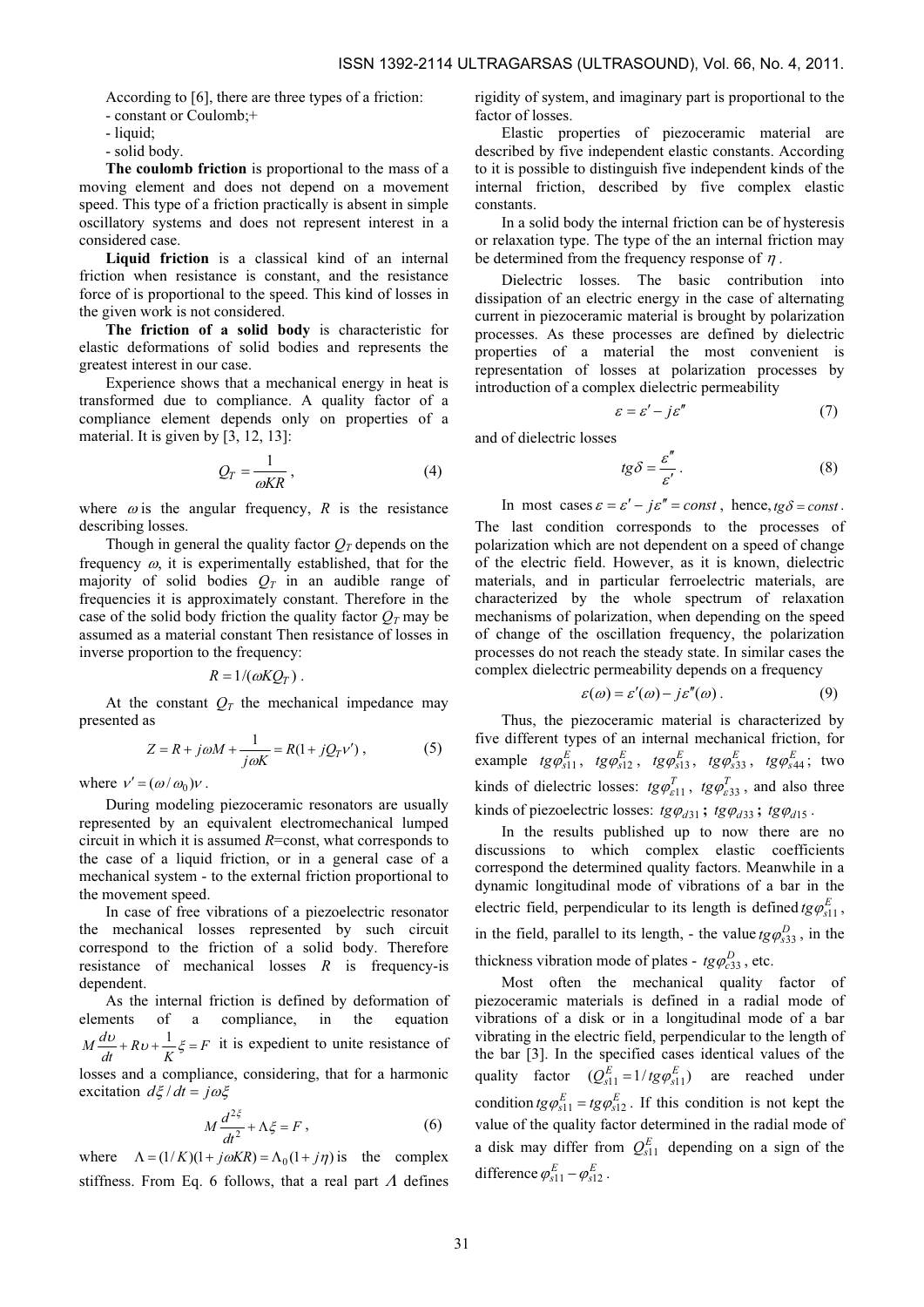In the given work the results of measurements of an internal friction in piezoceramic elements used in electroacoustic transducers are presented.

The internal friction was measured under the scheme shown in Fig. 1 at the resonant frequency. In this case  $\omega L$ and  $\frac{1}{\omega C}$ of the piezoelectric element are equal and compensate each other, and the resistance of the piezoelectric element is equal to the internal friction  $r_0$ .

The resistance R is selected according to a condition  $R << r_0$ .



Fig. 1. The scheme of measurement of an internal friction of a piezoelectric element: PE- piezoelectric element, G – generator Г3-106, MD –voltmeter В3-38

In the given work the dependencies  $r_0$  on the following parameters of a piezoelectric element were defined:

- the areas of electrodes:
- the locations of electrodes:
- vibration mode.

Measurements were performed for the piezoelectric elements manufactured of the piezoceramics ЦТС-19 (Ø50  $\times$  1mm) and ЦТБС-3 (Ø50  $\times$  1,2 mm), and also for a bimorph piezoelectric element (BPE), made of the piezoelectric element  $\varnothing$ 50 × 1,2 mm (ЦТБС-3) and metal plate Ø200×1mm from brass Л63.

One of the electrodes of each piezoelement was split into three parts of the equal area  $(\sim 650 \text{ mm}^2)$  in the shape of a disk with the diameter Ø28 mm and two semi- disks  $\varnothing$ 50 ×  $\varnothing$ 29 mm (Fig. 2).



Fig. 2. The scheme of division of electrodes of a piezoelement: 1,2 electrodes in the shape of half rings, 3 - disk electrode

The internal friction  $r_0$  was measured at connection of the electrodes 1, 2, 3 separately and in various combinations.

The measurements were carried out at the resonant frequency of radial vibrations  $f = 55$  kHz for the disk Ø50×1,2 mm made of piezoceramics ЦТБС-3.

The results of measurements  $r_0$  are presented in Table 1.

| .,<br>× | ۰,<br>٧ |  |
|---------|---------|--|

| Electrodes |       |       |      | $1+2$ | $1 + 3$ | $1+2+3$ |
|------------|-------|-------|------|-------|---------|---------|
| $r_0, Q$   | 115,5 | 115,3 | 44,7 | 46,7  | 70      | 33      |

From the results presented in Table 1 follows, that at increase in the area of electrodes the resistance  $r_0$ decreases, what is quite obvious. Less obvious is the fact which requires explanation, that the resistance  $r_0$  at connection of the central electrode (disk 3, Fig. 2) is less than the resistance of the peripheral electrodes possessing the equal area.

Determination of the internal friction  $r_0$  depending on a frequency, material of the piezoelectric element and vibration mode was carried out for monomorph piezoelectric elements  $\varnothing$ 50 × of 1,2 mm (ЦТБС-3),  $\varnothing$ 50 × 3 mm (ЦТС-19) and the bimorph piezoelectric element (BPE).

Measurements were performed at the resonant frequency of radial vibrations for monomorph piezoelements Ø50 × 1,2; ЦТБС-3 - 55 kHz and Ø50×1, ЦТС-19 - 39 kHz and for BPE ( $\varnothing$ 50 × 1,2 mm, ЦТБС-3 and plate Ø200×1 mm made of JI63) - 2,9 kHz. During measurements the electrodes 1, 2, 3 were connected between themselves.

The frequencies below the basic resonant frequency were created by connection to the piezoelectric element of the inductance  $L_{ad}$  which together with the inter-electrode capacity of the piezoelectric element  $C_{el}$  created the seriesresonant circuit the resonant frequency of which is given  $by [11]$ :

$$
f_{\bar{p}} = \frac{1}{2\pi\sqrt{L_{ad} \cdot C_{el}}} \tag{10}
$$

Таble 2

| Piezoelement<br>$Q50 \times 1,2$ mm,<br>ЦТБС-3                    | $f_p$ ,<br>kHz   | 55,3  | 1,0  | 0,655 |
|-------------------------------------------------------------------|------------------|-------|------|-------|
| Piezoelement<br>$Q50 \times 1,2$ mm,<br>ЦТБС-3                    | $r_0$ ,<br>kΩ    | 0,033 | 5,2  | 8,4   |
| Piezoelement<br>$Q50\times 3$ mm,<br>ЦТС-19                       | $f_p$ ,<br>kHz   | 39,2  | 1,6  | 1,05  |
|                                                                   | $r_0$ ,<br>kΩ    | 0,035 | 9,2  | 16,9  |
| <b>BPE</b><br>$Q50 \times 1,2$ mm,<br>ЦТБС-3.<br>Ø200×1mm,<br>Л63 | $f_{p1}$<br>kHz  | 2,9   | 1,02 | 0.65  |
|                                                                   | $r_{01}$ ,<br>kΩ | 1,8   | 5,4  | 10,3  |